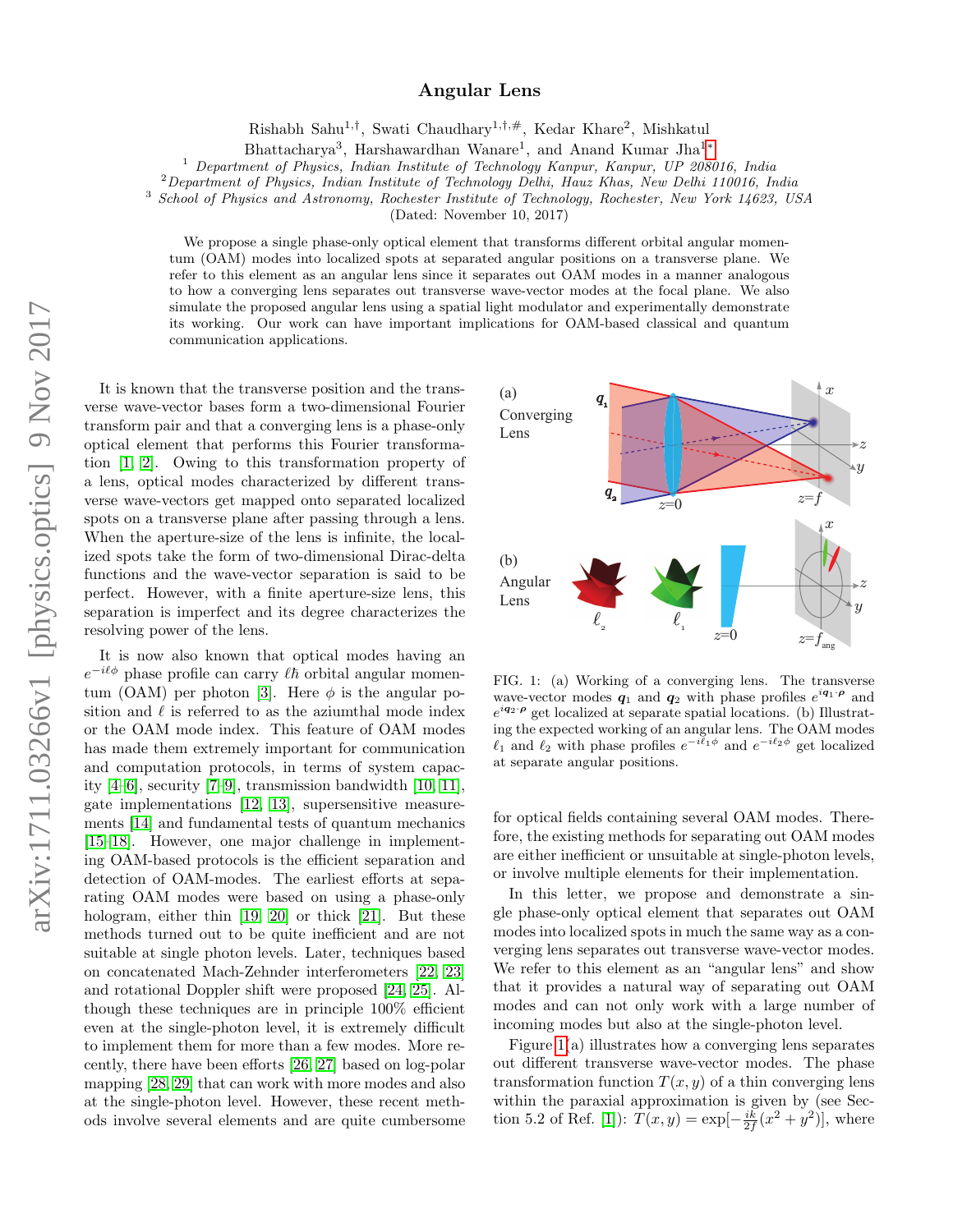f is the focal length of the lens and where  $k = 2\pi/\lambda$  with  $\lambda$  being the wavelength of light. The lens transforms the transverse wave-vector modes  $q_1$  and  $q_2$  with phase profiles  $e^{i\mathbf{q}_1 \cdot \mathbf{\rho}}$  and  $e^{i\mathbf{q}_2 \cdot \mathbf{\rho}}$ , where  $|\mathbf{q}_1|, |\mathbf{q}_2| \ll k$ , into localized spots on a transverse plane kept at  $z = f$ . Figure [1\(](#page-0-0)b) depicts expected analogous working of an angular lens. We now want to find out the phase transformation function of such a lens. We begin by noting that the angular-position and the orbital angular momentum (OAM) bases form a Fourier transform pair in much the same way as the transverse position and transverse wavevector bases do [\[30–](#page-4-11)[32\]](#page-4-12). Therefore, it is natural to expect the transformation function of an angular lens to have a quadratic dependence on  $\phi$  just as the transformation function of a converging lens has quadratic dependences on  $x$  and  $y$ . However, unlike the transverse position coordinates  $(x, y)$  the cylindrical coordinates  $(\rho, \phi)$  do not form a two-dimensional Fourier pair. Therefore, it is not straightforward to arrive at an analogous functional dependence on  $\rho$ . Nevertheless, we take a hint from Ref. [\[33\]](#page-4-13), in which it was shown that an axicon, which has a transformation function given by  $e^{i\beta \rho}$  with  $\beta$  being a constant, transforms a Laguerre-Gaussian mode into an ultranarrow annulus. With this hint, we take the following as the transformation function  $T_{\text{ang}}(\rho, \phi)$  of our proposed angular lens:

<span id="page-1-1"></span>
$$
T_{\text{ang}}(\rho,\phi) = \exp\left[-i(\alpha\phi^2 - \beta\rho)\right].\tag{1}
$$

Here  $\alpha, \beta$  are two constants and  $\phi \in [-\pi, \pi]$  and  $\rho \in$  $[0, \infty]$ . The thickness function corresponding to the phase transformation function has been plotted in Fig. [2](#page-1-0) (a).

Let us consider the experimental situation shown in Fig[.2](#page-1-0) (b). An angular lens with the transformation func-tion given by Eq. [\(1\)](#page-1-1) is placed at  $z = 0$  and an input field with amplitude  $E_{z=0}(\rho', \phi')$  at  $z=0$  is incident on it. The field amplitude  $E_{z=z}(\rho, \phi)$  at z is given by the Fresnel diffraction integral [\[1\]](#page-3-1):

$$
E_{z=z}(\rho,\phi) = \frac{e^{ikz}}{i\lambda z} e^{i\frac{k}{2z}\rho^2} \int_0^\infty \int_0^{2\pi} E_{z=0}(\rho',\phi')
$$
  
 
$$
\times e^{-i(\alpha\phi'^2 - \beta\rho')} e^{i\frac{k}{2z}\rho'^2} e^{-i\frac{k\rho\rho'}{z}} \cos(\phi - \phi') \rho' d\rho' d\phi'.
$$
 (2)

First of all we investigate the transformation properties of our angular lens for input field modes given by  $E_{z=0}(\rho', \phi') = e^{-i\ell\phi'}$ . Such modes have constant transverse intensity at  $z = 0$ . In our experiment, we generate these modes by first expanding our continuous-wave He-Ne laser beam to be 1-cm wide. We then diffract this laser beam from the spatial light modulator (SLM) kept at  $z = 0$  after putting an appropriate phase pattern on it [\[19\]](#page-4-0). We also put a circular aperture of diameter  $D = 2$  mm onto the SLM so that only a small circular portion of the incoming laser beam undergoes diffraction and thus, to a good approximation, the intensity in the



<span id="page-1-0"></span>FIG. 2: (a) The thickness function of the proposed angular lens. (b) The experimental Setup. SLM is spatial light modulator, L stands for a converging lens, and M stands for a mirror.

circular portion can be taken as constant. The transformation function corresponding to the angular lens at  $z = 0$  is also simulated using the same SLM and  $\alpha$  and  $\beta$  are electronically changed in order to simulate different lenses. By changing  $\ell$  in a sequential manner, we generate a range of OAM modes. The transformation properties of the lens is studied by recording the transverse intensity at the first SLM diffraction order using a CCD camera placed at z.

<span id="page-1-2"></span>Figure [3](#page-2-0) shows the combined intensity patterns observed by the CCD camera kept at  $z = 65$  cm for a range of OAM modes with various  $\ell$  and with separation  $\Delta \ell$ . Figures [3](#page-2-0) (a), (b), and (c) show the combined intensity patterns corresponding to  $\alpha$  equal to 3, 8, and 16, respectively. In order to consider the two modes as separated we adapt the following resolution criterion: if in the combined two-dimensional intensity plot at z, the ratio of the intensity at the minimum located in between the two maxima and that at the maxima is less than about 0.3 then the two modes are resolved. This criterion is much stringent than that of Rayleigh, which allows for ratios up to 0.811. The value of  $\beta$  was optimized to satisfy the above criterion, and for the three  $\alpha$  values  $\beta$  was found to be 17.7 mm<sup>-1</sup>, 29.9 mm<sup>-1</sup>, and 49.2 mm<sup>-1</sup>, respectively. We find that different OAM modes get transformed into diffraction patterns localized at separate angular positions and that as  $\alpha$  increases the mode separation  $\Delta\ell$ that could be resolved increases as well. For the three  $\alpha$ values, we find that modes with separation  $\Delta\ell$  equal to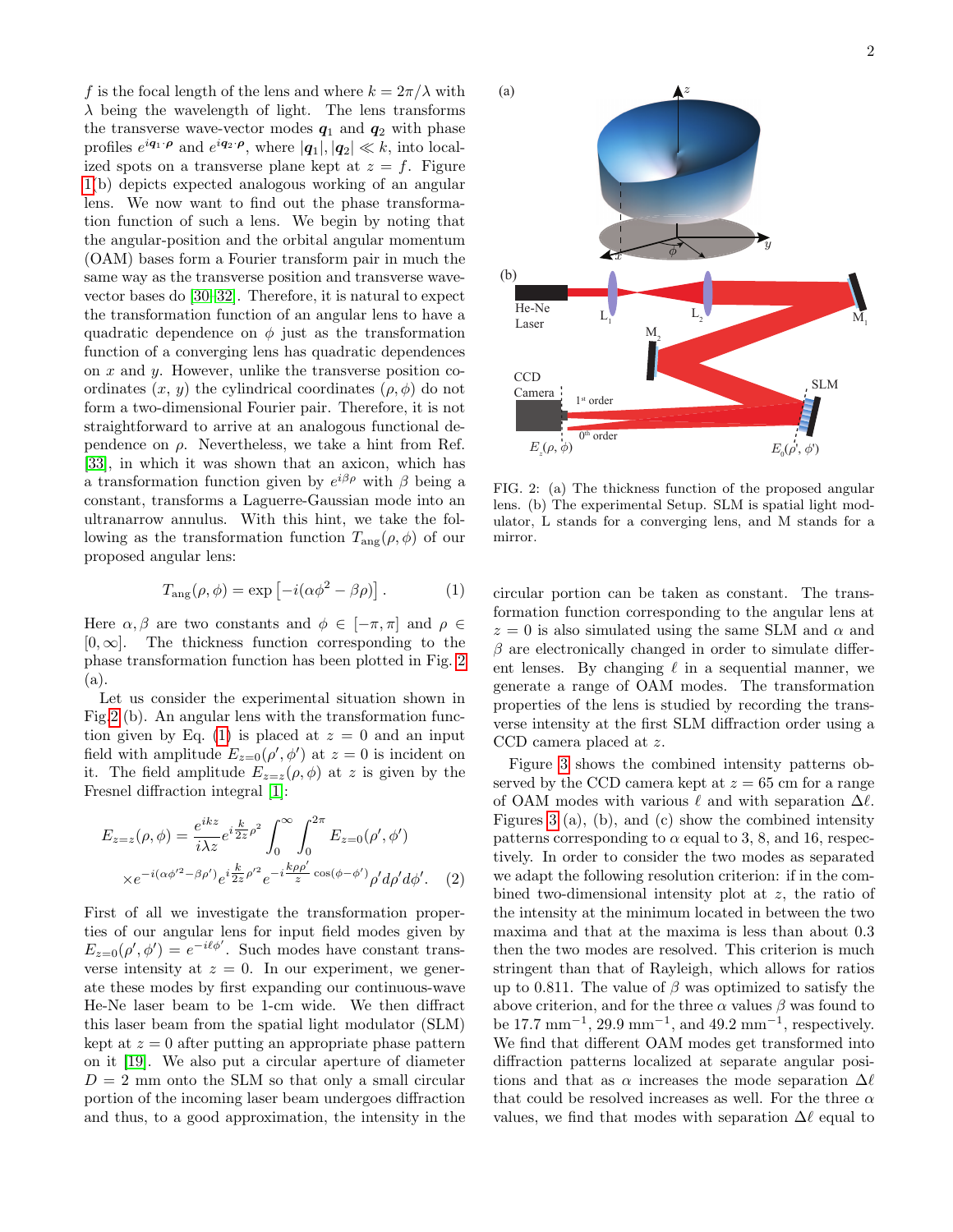<span id="page-2-2"></span> $(4)$ 

 $\alpha = 3$ ,  $\beta = 17.7$  mm<sup>-1</sup>; Experiment Theory  $\alpha=8, \beta=29.9$  mm<sup>-1</sup>;  $\alpha$ =16,  $\beta$ =49.2 mm<sup>-1</sup>;  $\Delta l = 3$   $\Delta l = 4$   $\Delta l = 6$ -12 12 40  $-40$   $-84$ 84 -12  $12 \t\t 40$  $-40$  -84 84 (a) (b) (c) (d)  $(e)$  (f)

FIG. 3: Transformation of constant-intensity OAM modes by the angular lens. (a), (b), and (c) are the combined intensity patterns for various  $\ell$  observed at  $z = 65$  cm. (d)-(f) are the corresponding theoretically expected patterns obtained by numerically solving Eq. [\(2\)](#page-1-2). The screen size in all the above plots is 6.27 mm  $\times$  6.27 mm.

 $z=65$  cm, D=2.00 mm  $z=65$  cm, D=2.00 mm

<span id="page-2-0"></span> $z=65$  cm, D=2.00 mm

3, 4, and 6 could be resolved. Further, we find that as  $\alpha$  increases, the range of modes that can be transformed into localized functions also increases. Figures [3](#page-2-0) (d)-(f) show the corresponding theoretical diffraction patterns as obtained by numerically solving Eq. [\(2\)](#page-1-2) for the same set of parameters.

In a converging lens the resolving power is decided by the size of the lens. In our proposed angular lens, it seems that  $\alpha$  is playing an analogous role. Another important feature of a converging lens is that for a given input field the focal intensity patterns due to lenses with different focal lengths remain the same except for an overall scaling of the pattern. The proposed angular lens also shows an analogous scaling property for fixed  $\alpha$  values. In order to show this, let us consider two angular lenses with the same  $\alpha$  but with  $\beta$  parameters being equal to  $\beta_1$  and  $\beta_2$  and the aperture size D being equal to  $D_1$  and  $D_2$ , respectively. Let us assume that with  $\beta_1$  and  $D_1$  the angular lens produces the optimized diffraction pattern at  $z = z_1$ . The field amplitude  $E_{z=z_1}^{(1)}(\rho, \phi)$  in this case can be written using Eq. [\(2\)](#page-1-2) as

$$
E_{z=z_1}^{(1)}(\rho,\phi) = \frac{e^{ikz_1}}{i\lambda z_1} e^{i\frac{k}{2z_1}\rho^2} \int_0^{D_1/2} \int_0^{2\pi} E_{z=0}(\phi')
$$
  
 
$$
\times e^{-i(\alpha\phi'^2 - \beta_1\rho')} e^{i\frac{k}{2z_1}\rho'^2} e^{-i\frac{k\rho\rho'}{z_1}\cos(\phi-\phi')} \rho' d\rho' d\phi'.
$$
 (3)

We at once see that since the input field amplitude depends only on  $\phi'$  the functional form of the intensity due to the first angular lens at  $z_1$  is equal to that due to the second lens at  $z_2$ , that is,  $|E_{z=z_2}^{(2)}(\rho,\phi)|^2 =$ 





<span id="page-2-1"></span>FIG. 4: Scaling of diffraction patterns with z. (a), (b), and (c) are the combined intensity patterns observed at three z values. (d)-(f) are the theoretically expected diffraction patterns. The screen size in all the above plots is 6.27 mm  $\times$ 6.27 mm.

$$
|E_{z=z_1}^{(1)}(\rho/a,\phi)|^2
$$
, if  
 $z_2 = a^2 z_1$ ,  $\beta_2 = \frac{\beta}{a}$  and  $D_2 = \frac{D_1}{a}$ , (

for a given constant value of a. Figure [4](#page-2-1) shows the experimental and theoretical results illustrating this analogous focusing property of the angular lens. The diffraction pattern in Fig. [4](#page-2-1) (a) is for a lens with  $\alpha = 8$  and  $D = 2$ mm, and the  $\beta$  parameter was optimized in order to satisfy our resolution criterion. For the results in Fig. [4](#page-2-1) (b) and  $(c)$ , we chose z to be 100 cm and 140 cm respectively and the corresponding  $\beta$  and the size of the lens were chosen simply using the scaling in Eq. [\(4\)](#page-2-2) without any optimization. Figure [4](#page-2-1) (d)-(f) are the theory patterns obtained by numerically solving Eq. [\(2\)](#page-1-2) for the same set of parameters.

<span id="page-2-3"></span>Next, we study how our angular lens performs for the Laguerre-Gaussian (LG) modes, which are the exact propagating solutions of the paraxial Helmholtz equation and are denoted by two indices,  $\ell$  and p. The index  $\ell$  decides the OAM content and the index p decides the radial intensity distribution. We produce LG modes using the method by Arrizón *et al.* [\[34\]](#page-4-14). Figure [5](#page-3-15) shows the combined intensity patterns observed by the CCD camera kept at  $z = 100$  cm when a range of LG modes with  $p = 0$  and with separation  $\Delta \ell$  were sequentially incident on angular lenses having various sets of values for  $\alpha$  and β. Figures [5](#page-3-15) (a), (b), and (c) show the combined intensity patterns corresponding to  $\alpha$  being equal to 7, 16, and 30, respectively. As before, for a given value of  $\alpha$ , the value of  $\beta$  was optimized to satisfy our resolution criterion. The values of  $\beta$  for the three  $\alpha$  values were found to be  $27.0 \text{ mm}^{-1}$ ,  $36.5 \text{ mm}^{-1}$ , and  $51.0 \text{ mm}^{-1}$ , respectively.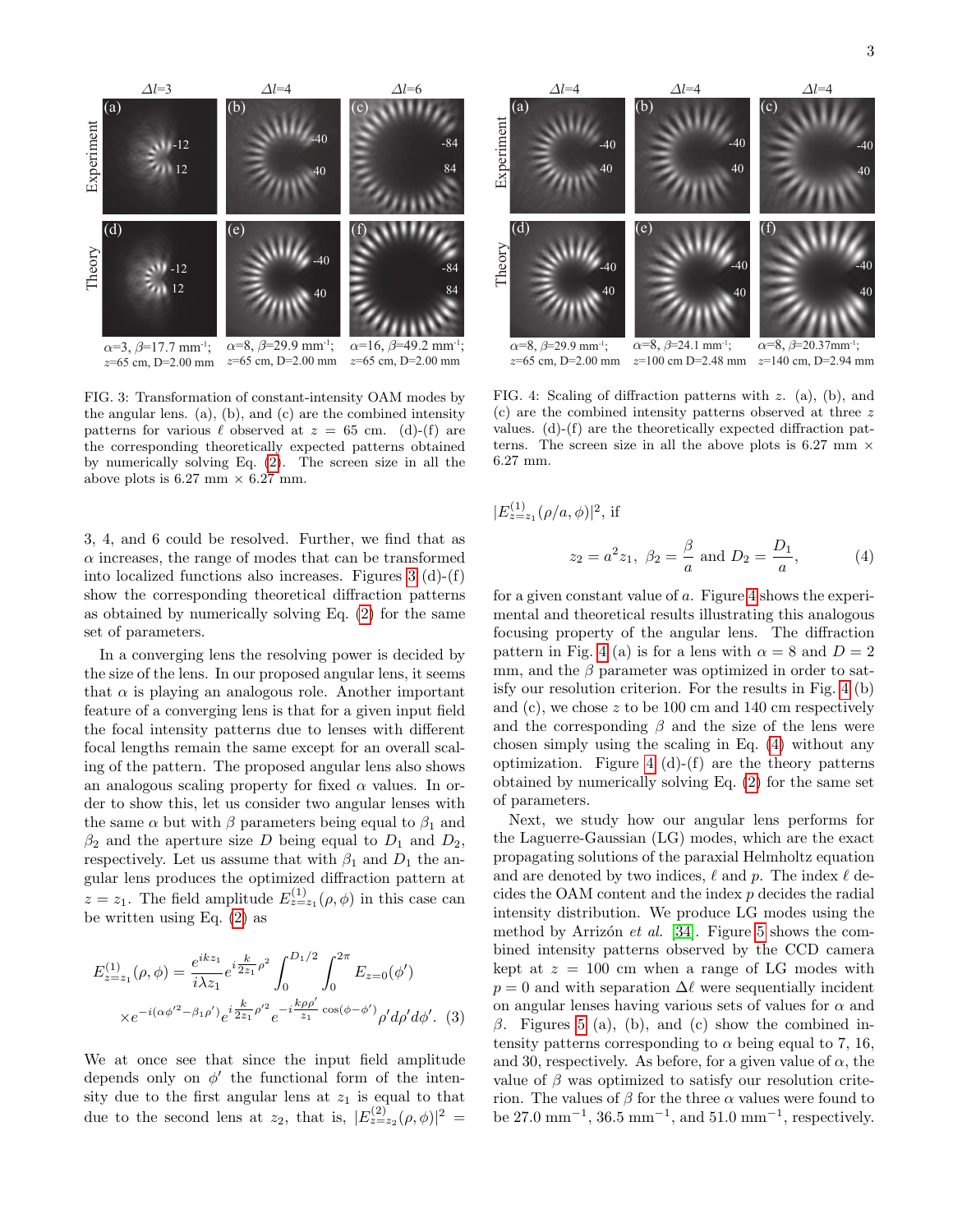The mode separation  $\Delta\ell$  that could be resolved for the three  $\alpha$  values, were 4, 5, and 6, respectively. Figures [5](#page-3-15) (d)-(f) show the theoretically expected diffraction patterns obtained by numerically solving Eq. [\(2\)](#page-1-2). Although the proposed angular lens is able to separate out the LG modes, it does not have all the analogous feature as in the case of flat-intensity OAM modes. More specifically, we do not see the same scaling as is seen in the case of constant-intensity OAM modes through Eq. [\(3\)](#page-2-3) and Eq. [\(4\)](#page-2-2). This is because in this case the input field amplitude depends on both  $\rho'$  and  $\phi'$  and therefore Eq. [\(3\)](#page-2-3) does not show the same scaling.

In conclusion, we have proposed a single phase-only optical element that can transform different OAM modes into localized patterns at separated angular positions on a transverse plane. Using an SLM, we have experimentally demonstrated the working of our proposed angular lens for two different types of OAM modes. For constantintensity OAM modes, our angular lens works in a manner analogous to how a converging lens works for transverse wave-vector modes. Even for the LG modes, our proposed angular lens is able to separate out the modes based on their OAM mode index. Although our proposed angular lens in this paper does not have perfect resolving power, in several situations there are techniques that are employed to increase the resolving power of an optical element beyond its usual diffraction limit. For example, in the context of log-polar mapping based method [\[26,](#page-4-7) [27,](#page-4-8) [35,](#page-4-15) [36\]](#page-4-16), which does not have perfect resolving power, it was shown that when the method is used in combination with the idea of beam copying [\[37\]](#page-4-17) it can achieve perfect resolution [\[35,](#page-4-15) [36\]](#page-4-16). We believe that similar techniques can also enhance the resolving power of



 $\alpha=7, \beta=27.0$  mm<sup>-1</sup>;  $\alpha$ =16,  $\beta$ =36.5 mm<sup>-1</sup>;  $\alpha$ =30,  $\beta$ =51.0 mm<sup>-1</sup>;  $z=100$  cm, D=2.00 mm  $z=100$  cm, D=2.00 mm

<span id="page-3-15"></span>FIG. 5: Transformation of LG modes by the proposed angular lens. (a), (b), and (c) are the combined intensity patterns for various  $\ell$  observed at  $z = 100$  cm. (d)-(f) are the theoretically expected diffraction patterns. The screen size in all the above plots is  $5.63$  mm  $\times$   $5.63$  mm.

our angular lens beyond its diffraction limit. Since the proposed angular lens is purely a phase-only element and works at any light level, we expect our work to have several important implications for OAM-based communication protocols in both classical [\[4](#page-3-4)[–6\]](#page-3-5) and quantum domains [\[7](#page-3-6)[–18\]](#page-3-14).

The initiation grant no. IITK /PHY /20130008 from Indian Institute of Technology (IIT) Kanpur, India; The research grant no. EMR/2015/001931 from the Science and Engineering Research Board (SERB), Department of Science and Technology, Government of India; The grant no. 1454931 from the Directorate for Mathematical and Physical Sciences, National Science Foundation, USA.

- <span id="page-3-0"></span><sup>∗</sup> Electronic address: [akjha9@gmail.com ;](mailto:akjha9@gmail.com ) # Presently at California Institute of Technology, Pasadena, CA, USA; † Both the authors contibuted equally to the work
- <span id="page-3-1"></span>[1] J. Goodman, Introduction to Fourier Optics, 2nd ed. (McGraw Hill, New York, 1996).
- <span id="page-3-2"></span>[2] M. Born and E. Wolf, Principles of Optics, 7th expanded ed. (Cambridge University Press, Cambridge, 1999).
- <span id="page-3-3"></span>[3] L. Allen, M. W. Beijersbergen, R. J. C. Spreeuw, and J. P. Woerdman, Phys. Rev. A 45, 8185 (1992).
- <span id="page-3-4"></span>[4] J. Wang, J.-Y. Yang, I. M. Fazal, N. Ahmed, Y. Yan, H. Huang, Y. Ren, Y. Yue, S. Dolinar, M. Tur, and A. E. Willner, Nat Photon 6, 488 (2012).
- [5] N. Bozinovic, Y. Yue, Y. Ren, M. Tur, P. Kristensen, H. Huang, A. E. Willner, and S. Ramachandran, Science 340, 1545 (2013).
- <span id="page-3-5"></span>[6] Y. Yan, G. Xie, M. P. J. Lavery, H. Huang, N. Ahmed, C. Bao, Y. Ren, Y. Cao, L. Li, Z. Zhao, A. F. Molisch, M. Tur, M. J. Padgett, and A. E. Willner, Nature Communications 5, 4876 (2014).
- <span id="page-3-6"></span>[7] V. Karimipour, A. Bahraminasab, and S. Bagherinezhad, Phys. Rev. A 65, 052331 (2002).
- [8] N. J. Cerf, M. Bourennane, A. Karlsson, and N. Gisin, Phys. Rev. Lett. 88, 127902 (2002).
- <span id="page-3-7"></span>[9] G. M. Nikolopoulos, K. S. Ranade, and G. Alber, Phys. Rev. A 73, 032325 (2006).
- <span id="page-3-8"></span>[10] M. Fujiwara, M. Takeoka, J. Mizuno, and M. Sasaki, Phys. Rev. Lett. 90, 167906 (2003).
- <span id="page-3-9"></span>[11] J. Cortese, Phys. Rev. A **69**, 022302 (2004).
- <span id="page-3-10"></span>[12] T. C. Ralph, K. J. Resch, and A. Gilchrist, Phys. Rev. A 75, 022313 (2007).
- <span id="page-3-11"></span>[13] B. P. Lanyon, M. Barbieri, M. P. Almeida, T. Jennewein, T. C. Ralph, K. J. Resch, G. J. Pryde, J. L. O/'Brien, A. Gilchrist, and A. G. White, Nat Phys 5, 134 (2009).
- <span id="page-3-12"></span>[14] A. K. Jha, G. S. Agarwal, and R. W. Boyd, Phys. Rev. A 83, 053829 (2011).
- <span id="page-3-13"></span>[15] D. Kaszlikowski, P. Gnaciński, M. Zukowski, W. Miklaszewski, and A. Zeilinger, Phys. Rev. Lett. 85, 4418 (2000).
- [16] D. Collins, N. Gisin, N. Linden, S. Massar, and S. Popescu, Phys. Rev. Lett. 88, 040404 (2002).
- [17] T. Vértesi, S. Pironio, and N. Brunner, Phys. Rev. Lett. 104, 060401 (2010).
- <span id="page-3-14"></span>[18] J. Leach, B. Jack, J. Romero, M. Ritsch-Marte, R. W. Boyd, A. K. Jha, S. M. Barnett, S. Franke-Arnold, and